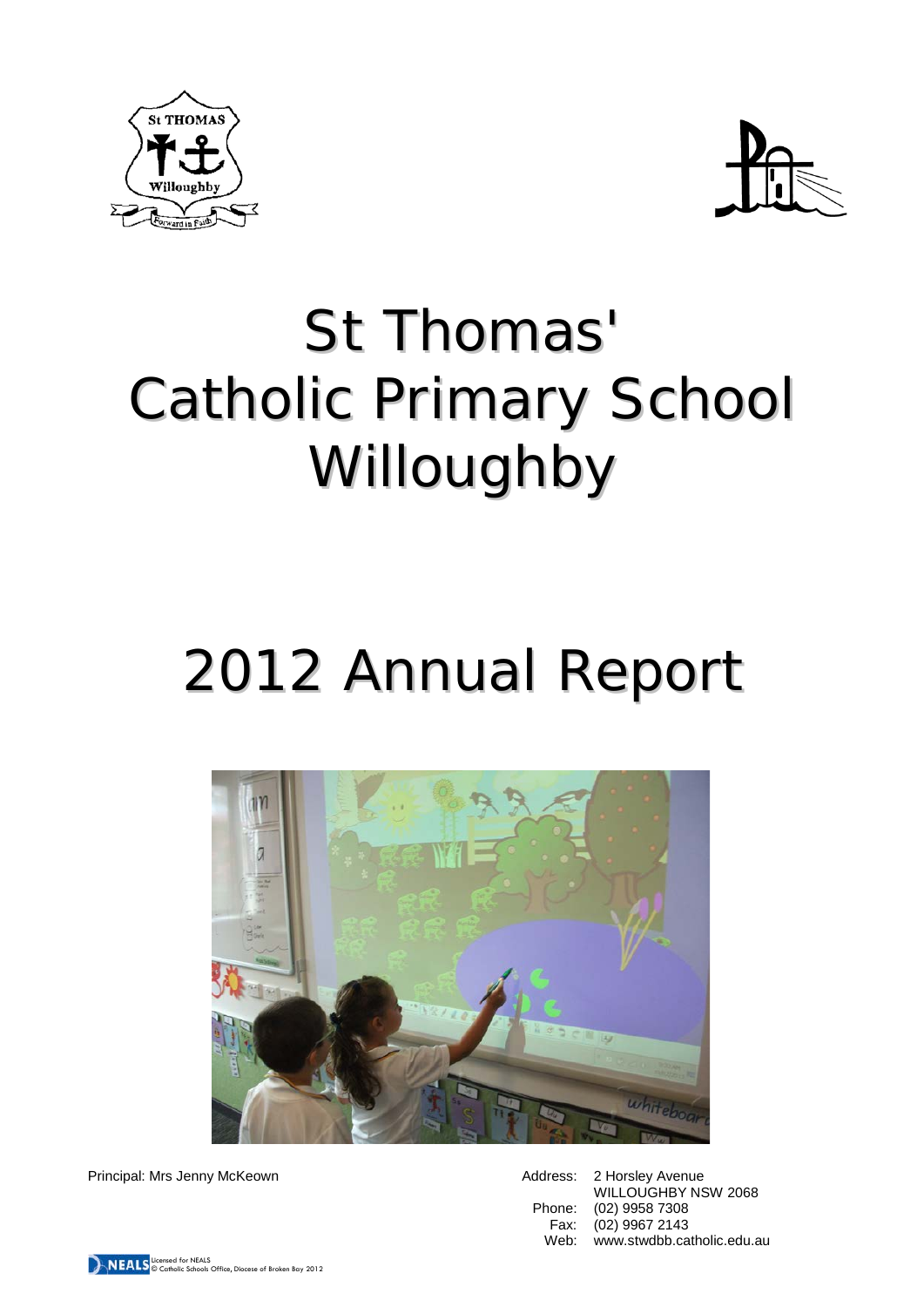

# **1. Message from Our School Community**

## **1.1 Message from the Principal**

Our purpose as a Catholic school in the St Thomas', Willoughby, community is to provide an education which challenges all members of our community to reach their full potential in an environment where all feel welcomed, accepted, loved and forgiven. This is how we demonstrate God's love and share in the teaching of Jesus.

St Thomas' is well regarded in the local community for providing an excellent, well balanced education to its students and for its sense of community and pastoral care. This report provides an overview of activities and events during the 2012 school year which contributed to the achievement of our goals and the continued development of our Catholic school community. 2012 was a full and eventful year and we are proud of the broad range of our successes. Our Project Based Learning in Years 5 and 6 created an inspiring and motivating learning environment, rich with technology. These included excellent NAPLAN results, successful debating teams in the Australian Independent Schools Debating Association Competition, sports representation at Diocesan level and an outstandingly successful Art and Craft Show.

## **1.2 Message from the Parent Body**

In 2012 the St Thomas' School Parent Community continued their collaboration with the Principal and staff to provide additional resources, activities and support for the School and our children.

A combination of the funds raised through P and F levies, and the tireless efforts of the volunteers at the annual Art and Craft show enabled the school community to help the School purchase fifty two computers, two new data projectors, upgrading the Year 5 and Year 6 demountable, purchasing new Literacy resources and installing purpose built in cupboards which to store them as well as general refurbishment of the school grounds.

The Parents and Friends also continues to fund or subsidise the annual Tissues and Champagne morning, Welcome Back / New Parent Function, Mothers' and Fathers' Day breakfasts and the School Disco.

The Parents and Friends Committee is committed to working in partnership with the School to provide the necessary support in order to generate resources and foster enriched learning environments for our children now and future children of the school.

*President of the Parents and Friends Committee*

### **1.3 Message from the Student Body**

As school leaders in 2012, Year 6 have had lots of opportunities to provide models of leadership for the community. Last year we were given ideas to expand the leadership roles we have by the previous Year 6. We have included all of their ideas and many of our own and feel that the leadership roles are now very comprehensive.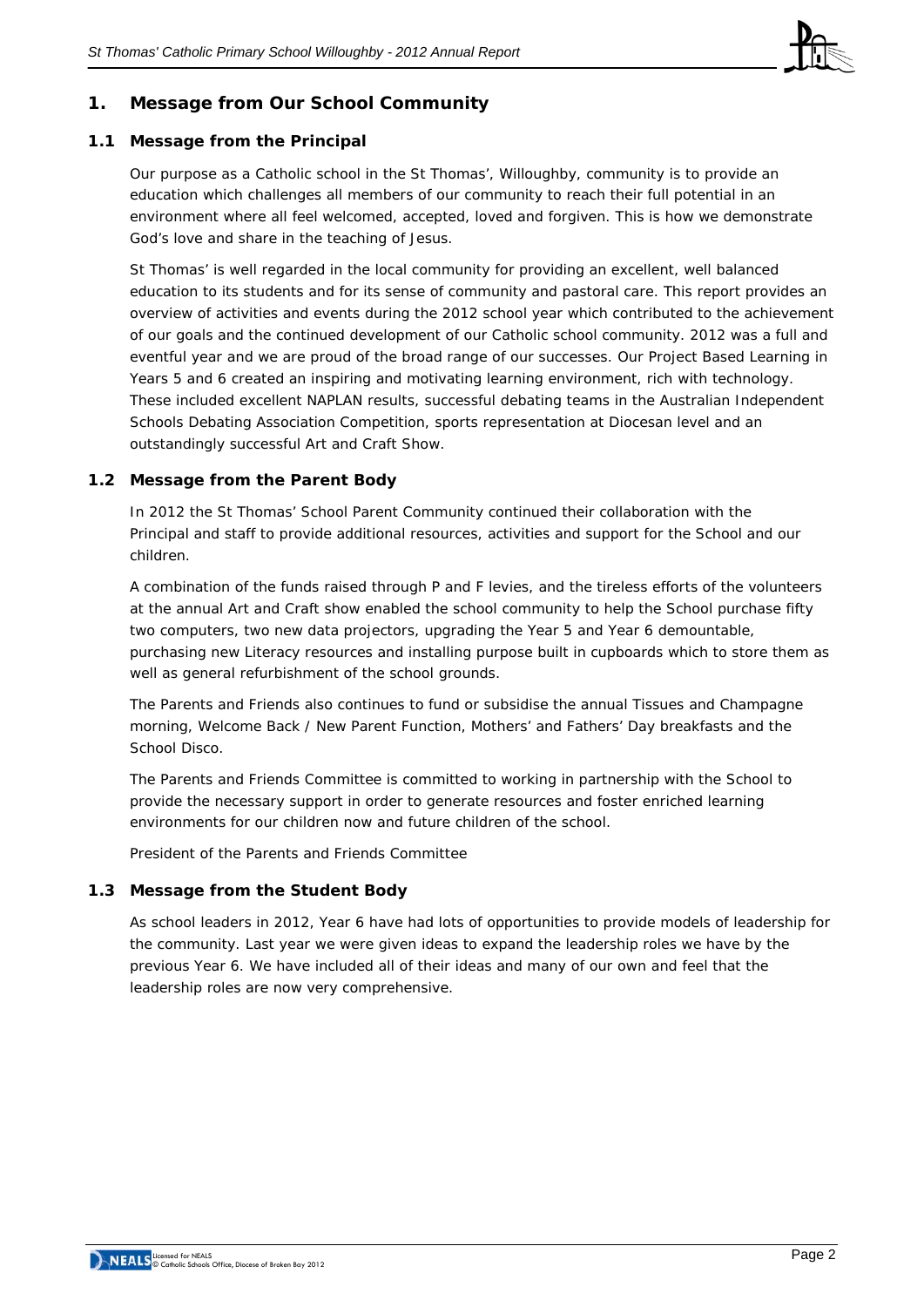

### **2. School Profile**

### **2.1 Student Profile**

The following information describes the student profile for 2012:

|     |     |     | Girls Boys LBOTE* Indigenous Total |     |
|-----|-----|-----|------------------------------------|-----|
| 152 | 157 | 38. | O                                  | 309 |

\*Language background other than English

#### **2.2 Enrolment Policy**

The Diocese of Broken Bay has established an [Enrolment Policy†](http://www.csodbb.catholic.edu.au/resources/pdfs/Enrolment%20Policy.pdf) which is implemented by all systemic schools in the Diocese.

The implementation of this policy is monitored by the Catholic Schools Office.

†Copies of this policy and other policies in this report may be obtained from the Catholic Schools Office website at: <http://www.csodbb.catholic.edu.au/about/index.html> or by contacting the Catholic Schools Office.

### **2.3 Staff Profile**

The NSW government requires that this report detail the number of teachers in each of the following categories:

- a) have teaching qualifications from a higher education institution within Australia or as recognised within the National Office of Overseas Skills Recognition (AEI-NOOSR) guidelines
- b) have qualifications as a graduate from a higher education institution within Australia or one recognised within the AEI-NOOSR guidelines but lack formal teacher education qualifications
- c) do not have qualifications as described in (a) or (b) but have relevant successful teaching experience or appropriate knowledge relevant to the teaching context. Such teachers must have been employed:
	- to 'teach' in NSW before 1 October 2004 (either on a permanent, casual or temporary basis), and
	- as a 'teacher' during the last five (5) years in a permanent, casual or temporary capacity.

| а  | n | C | Total |
|----|---|---|-------|
| 21 |   | 0 | 21    |

Further information about the staff profile can be found in the School Facts section of the school's profile page on the *My School* website.

### **2.4 Teacher Attendance and Retention Rates**

The average teacher attendance rate during 2012 was 95%. This figure does not include teachers on planned leave.

The teacher retention rate from 2011 to 2012 was 90%.

## **2.5 Teacher Satisfaction**

During Term 4 the staff were surveyed regarding the 2012 year and uniformly expressed satisfaction with the professional development to meet the School Improvement Goals.

Evaluation of the School Improvement Goals for 2012 by the whole staff indicated a high level of incorporation of new learning into professional practice and an increased involvement of each staff member in the corporate life of the school.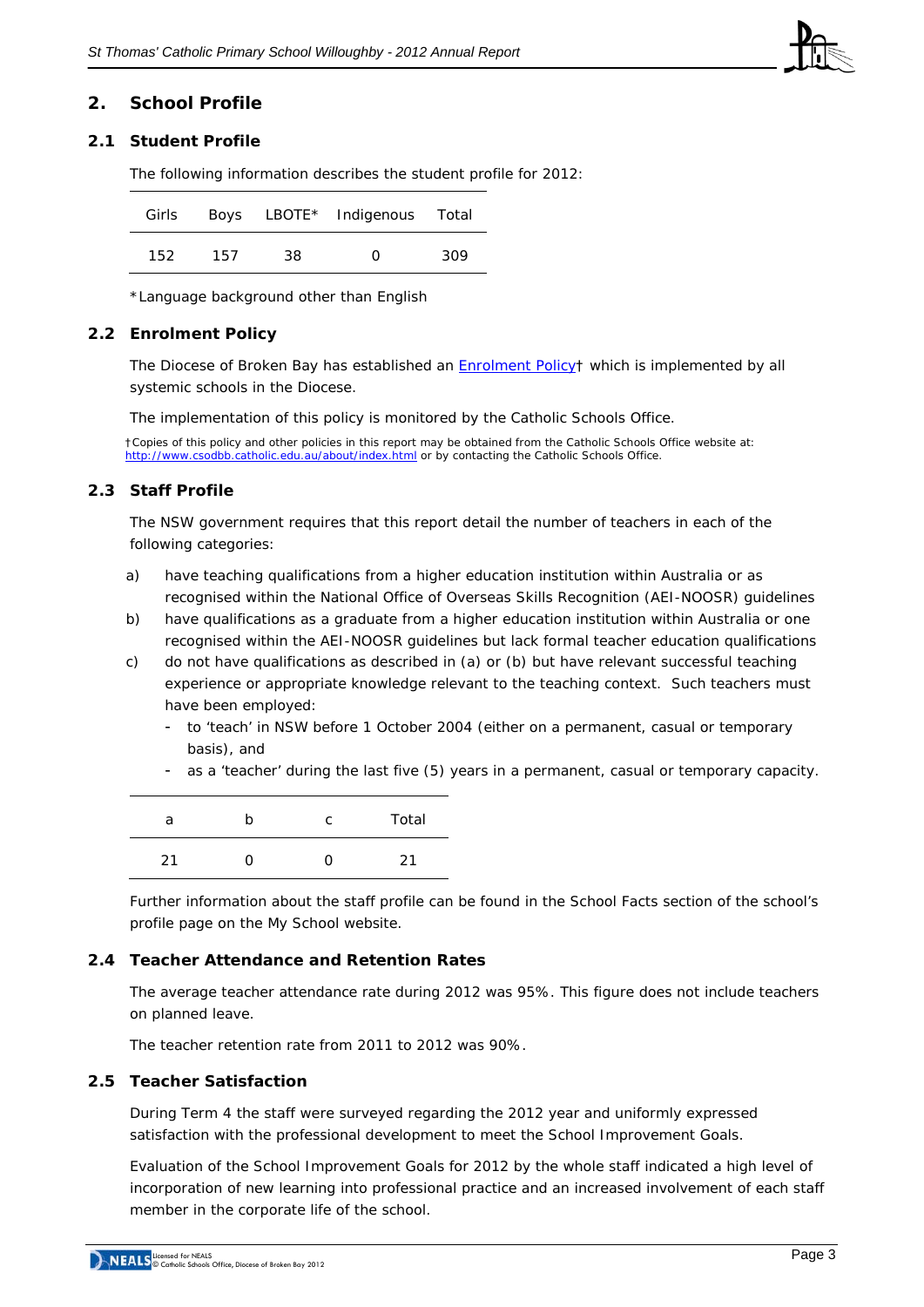

## **2.6 Student Attendance and Retention Rates**

| Year           | Average student attendance<br>rate (%) |  |  |
|----------------|----------------------------------------|--|--|
| K              | 95                                     |  |  |
| 1              | 97                                     |  |  |
| $\overline{2}$ | 91                                     |  |  |
| 3              | 97                                     |  |  |
| 4              | 92                                     |  |  |
| 5              | 96                                     |  |  |
| 6              | 97                                     |  |  |

The average student attendance rate for 2012 was 95%.

**Management of non-attendance:** In order for students to reach their full potential it is of paramount importance that they attend school regularly. While it is the parents' legal responsibility under the Education Act to ensure that their children attend school regularly, our staff as part of their duty of care, monitor all absences and work in partnership with parents to support and promote the regular attendance of students. In doing so the school, under the leadership of the Principal:

- provides a caring environment which fosters in students, a sense of wellbeing and belonging
- maintains accurate records of student attendance
- implements policies and procedures to monitor student attendance and to address nonattendance issues as and when they arise
- communicates to parents and students, the school's expectations with regard to student attendance and the consequences of not meeting these expectations
- recognises and rewards excellent and improved student attendance.

School attendance records also contain information regarding student absences including reasons for absence and documentation to substantiate reasons for absences. Teachers are required to monitor non attendance diligently on a student by student basis and to bring to the attention of the Principal immediately any unexplained absences, non attendance of a chronic nature, or reasons for non attendance that cause concern. Matters of concern are referred to the Principal, the Catholic Schools Office and the relevant Department of Education and Training officer where appropriate.

Where a student is not able to attend school for a prolonged period of time due to a medical condition or illness, the school in collaboration with parents provides resources to contribute to the student's continuum of learning where possible.

The Catholic Schools Office monitors each school's compliance with student attendance and management of non attendance on an annual basis as a minimum, as part of the system's School Review and Development processes.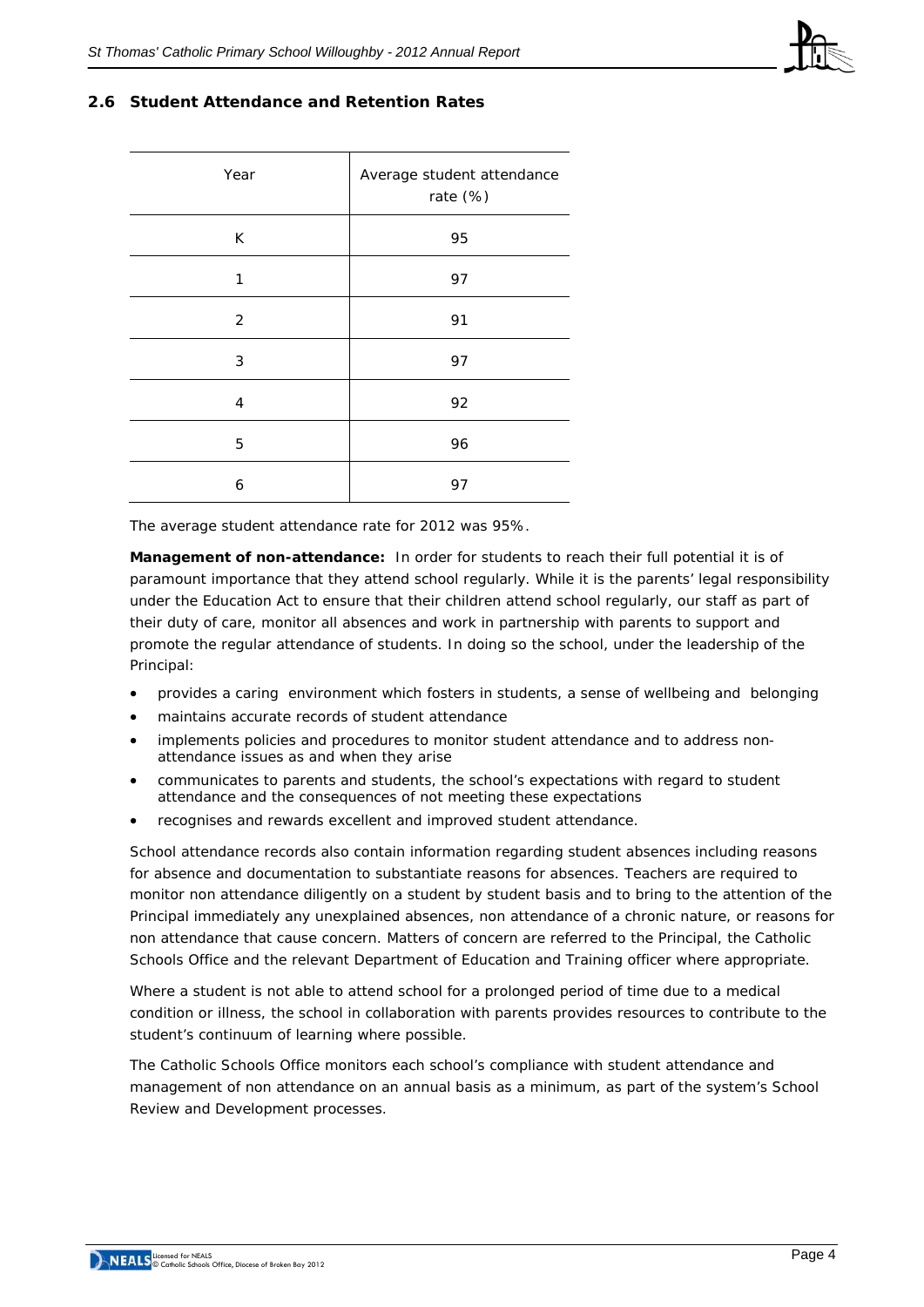

# **2.7 Student Satisfaction**

Year 6 students leaving St Thomas' at the end of 2012 were asked about their schooling experience. They were asked to rate the work the school had done to prepare them for high school in terms of knowledge, skills and social education. Seventy per cent of the responses were of the highest support, with a further twenty per cent ticking the next category of support on the scale.

In written comments, some of these students made mention of the care and attention they received from particular teachers over the years. Also noted by students were the opportunities to lead the school in care for self, others and the environment, sport, technology, liturgy, library and pastoral care. Many made a special mention of the chance to engage in Project Based Learning in Stage 3.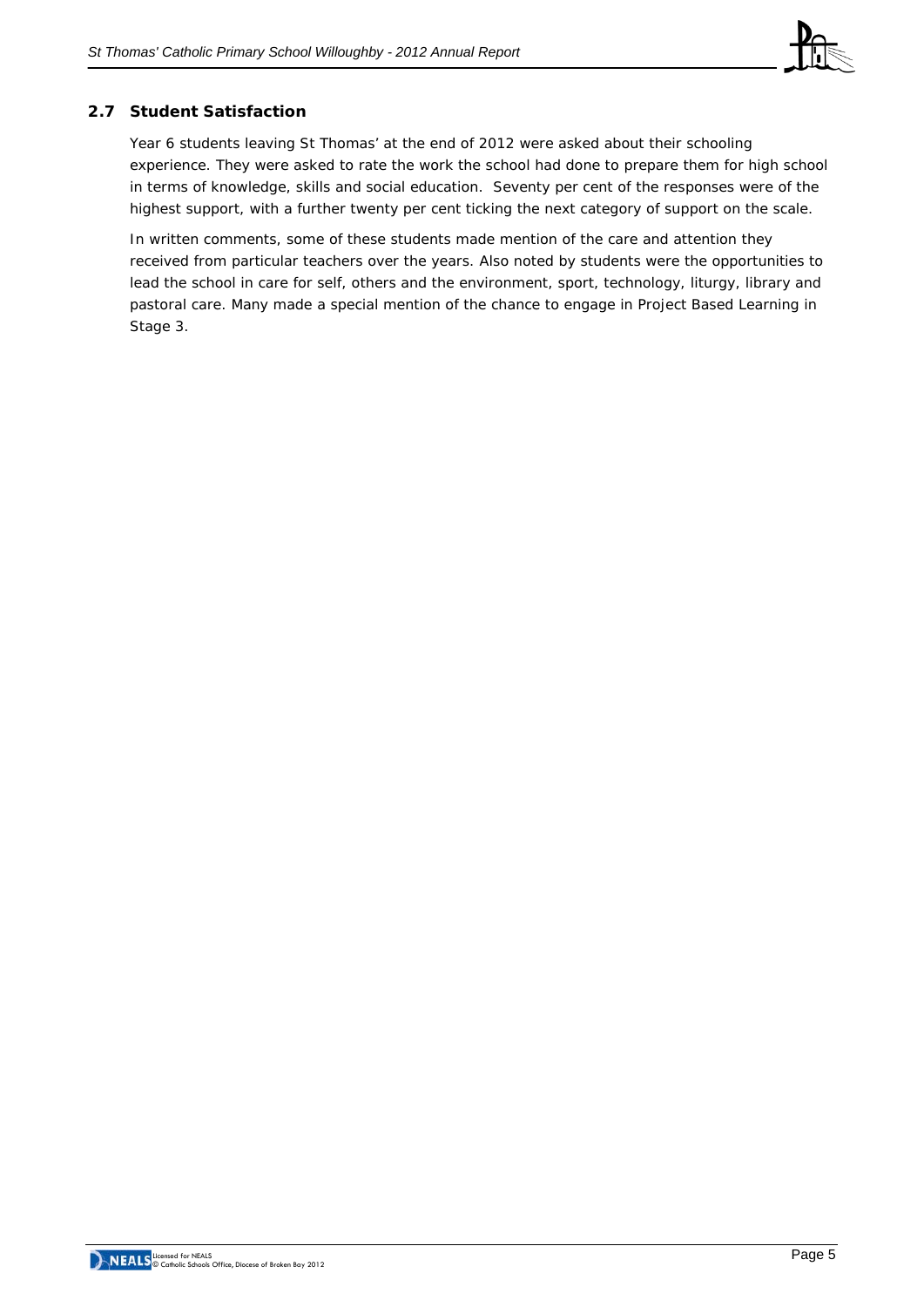

# **3. Catholic Life and Mission**

# **3.1 Catholic Heritage**

The Sisters of St Joseph from Mount Street, North Sydney were the foundational teachers at St Thomas' Catholic School. They continued their presence until 1979. The school has initiated a revival of the charism left by the Sisters. A visit to Mary MacKillop Place in North Sydney started the process. This will be ongoing in 2013.

# **3.2 Religious Life of the School**

St Thomas' holds liturgies that are rich in tradition and are enhanced by the full and active participation of the children from Kindergarten to Year 6. Throughout the year the whole school gathers to celebrate feast days and special events in the tradition of our faith, usually in a Mass or a Liturgy of the Word. Each Grade has a turn to prepare one of these celebrations and to participate in a special way. The celebration of whole school Masses and class Masses throughout the year has provided an opportunity for each child to contribute meaningfully and respond to the call to Catholic discipleship. Attendance at Friday morning Mass along with the parish community has fostered closer ties with the broader community this year. Each grade attends a Sunday Mass as a Grade once a year and is actively involved in the preparation, participation and celebration of that Mass.

The parish based Sacramental program is fully supported by the school. The school prayer is prayed each week at Monday morning assembly.

The parent community is supported through reflections each week in the school newsletter.

### **3.3 Catholic Worldview**

As a Catholic school St Thomas' seeks to strengthen a shared understanding of the central purpose of Catholic education- to build a community of disciples of Jesus. The School has maintained a commitment both within and beyond school life through involvement in the Eucharist and the traditions of the Church. Continued involvement in issues of social justice has highlighted the dignity of all and respect for human rights. A range of fundraising and educational awareness activities have supported such projects as Caritas Project Compassion, Catholic Mission, Mini-Missionaries, the Greatest Shave, St Vincent de Paul Christmas hampers and winter appeals. In 2012 a special outreach program continued with Wadeye, a remote Aboriginal community. Teachers, parents and staff and our priests have been able to visit Wadeye and both the school and local businesses have been able to fundraise to support both the Children's centre and the Women's centre in Wadeye.

# **3.4 Professional Learning in Catholic Life and Mission**

The Diocese of Broken Bay has established an [Accreditation Policy for Staff in the Diocesan School](http://www.csodbb.catholic.edu.au/resources/pdfs/Policy-Rqs_Accrd_Tchrs_RE.pdf)  [System in respect to the Mission of the Church](http://www.csodbb.catholic.edu.au/resources/pdfs/Policy-Rqs_Accrd_Tchrs_RE.pdf) which is implemented by all systemic schools in the Diocese.

During 2012 one staff member attended an information evening for prospective Religious Education Co-ordinators.

All staff attended a staff development day run by Mission Services, CSO, focusing on the development of adult spirituality. The day focused on the Ignatian Examen as a way to introduce reflective prayer to the school. During 2012 a Religious Education Committee was established for the first time. The main achievement of this committee was to develop a Policy for Religious Education in collaboration with staff and parents. Praying the Examen became part of the policy and every class uses this prayer form at least once a week from Kindergarten to Year 6.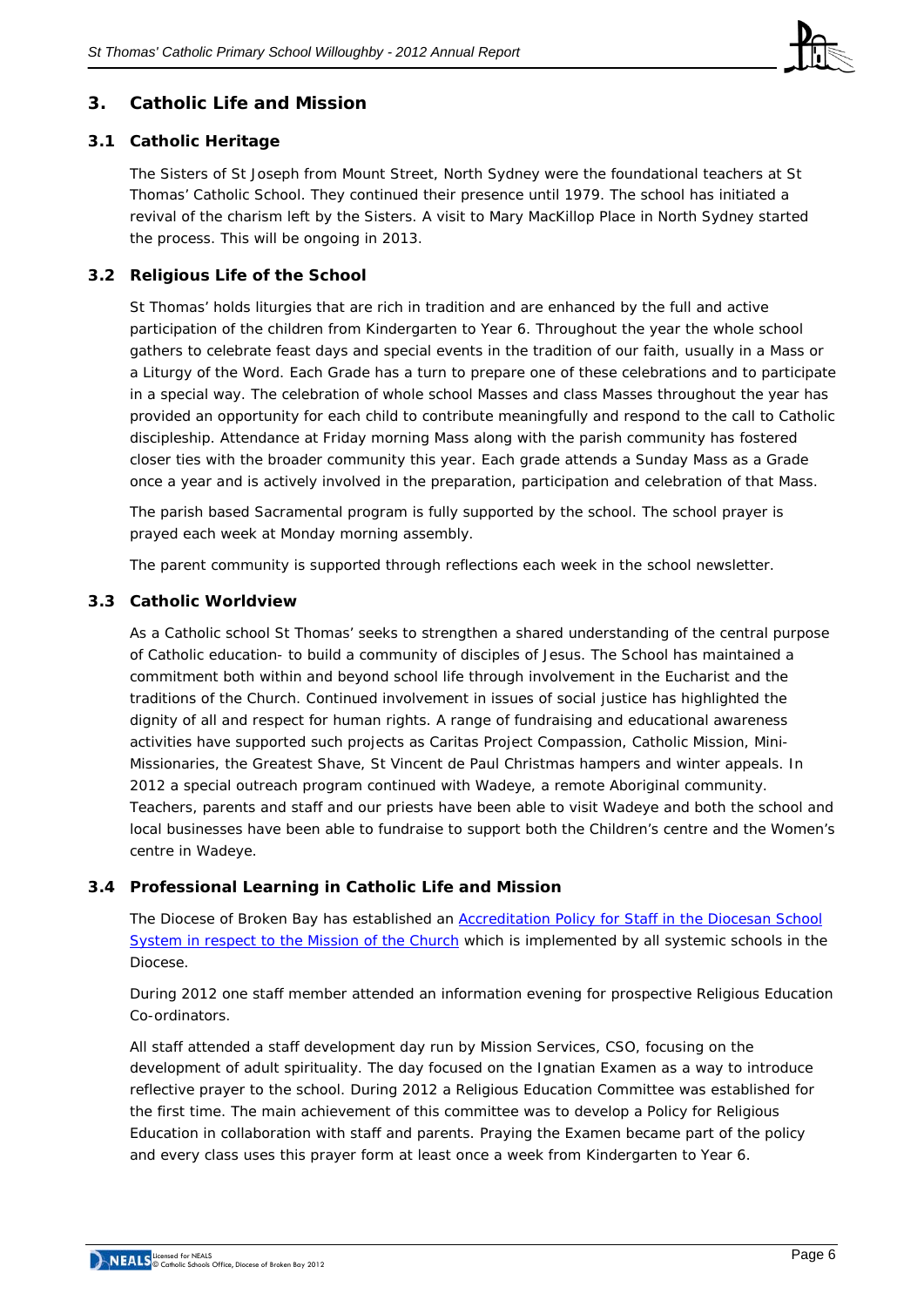

# **4. Pastoral Care**

## **4.1 Diocesan Policies**

The Diocese of Broken Bay has established [Pastoral Care](http://www.csodbb.catholic.edu.au/resources/pdfs/Pastoral%20Care%20Policy.pdf) and [Student Discipline](http://www.csodbb.catholic.edu.au/resources/pdfs/Behaviour%20Management%20and%20Student%20Discipline%20Policy.pdf) Policies including Student Welfare and Anti-Bullying, which are implemented by all schools in the Diocese.

The implementation of these policies is monitored by the Catholic Schools Office.

## **4.2 School Implementation of Diocesan Policy**

Diocesan policies on Pastoral Care, Anti-Bullying and Anti-Harassment underpin all attention and responses to pastoral care issues at St Thomas'.

In 2012 the school continued to implement the Positive Behaviour for Learning (PBL) program through teaching of procedures to students, teachers and parents via staff meetings, newsletters and the PBL committee which includes parents and staff.

## **4.3 Pastoral Care of Families**

Both formal and informal support structures for families have been implemented where necessary throughout 2012. These have included referrals to individual counselling, group programs with a special focus (e.g. the school's Language Project {The Language of Pragmatics – small group sessions}).

Practical community help such as meal rosters, prayer circles, car pools, clothing and financial assistance has been co-ordinated by the designated Parents and Friends Pastoral Care Co-ordinator and the Principal. In some instances families were linked to other support agencies within the local community such as counsellors, paediatricians, psychologists and Centacare.

Surveying data generated in 2012 has been used to organise and resource the Pastoral Care School Improvement Goal so that professional learning and community involvement can commence day one in 2013.

### **4.4 Resolving Issues**

The Diocese of Broken Bay has established a [Complaints Handling Policy](http://www.cso.brokenbay.catholic.edu.au/resources/pdfs/Policy-Complaints_Handling.pdf) which is implemented by all schools in the Diocese.

The implementation of this policy is monitored by the Catholic Schools Office.

# **4.5 Occupational Health and Safety**

Each school is required to implement and comply with the Diocesan School System Occupational Health and Safety Management System (OHSMS). This system reflects the current statutory requirements for OHS and complies with the Australian Standard for OHS Management Systems. The OHSMS adopted by the CSO for Broken Bay Systemic Schools has been designed to address general health, safety and welfare matters and also to take account of specific issues that apply to school communities. The management system supports the provision of a 'safe and supportive' environment for all students as well as taking into account the health, safety and welfare of staff, visitors and contractors to the school site.

Principals, in consultation with the relevant CSO personnel, are responsible for monitoring the school's compliance with OHS legislation and for the implementation of the management system in keeping with the Catholic Schools Office's Annual OHS Plan. External OHS system audits are conducted across a sample of schools each year to validate the implementation of the management system.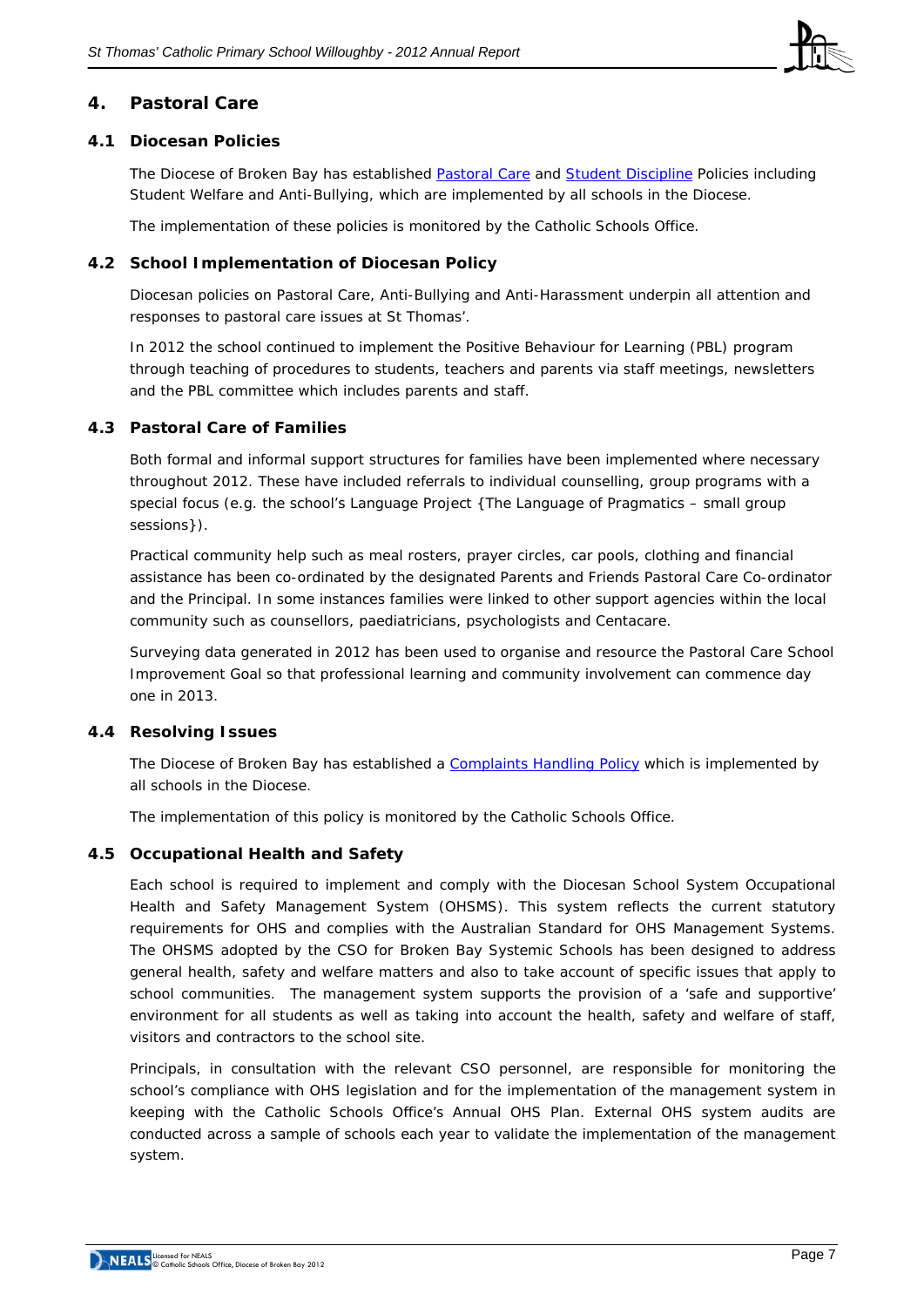

# **5. Excellence in Teaching and Learning**

# **5.1 Quality Teaching and Learning**

The curriculum at St Thomas' is underpinned by the Religious Education Curriculum which is central to student learning and is supported by a Positive Behaviour for Learning approach to student management.

In 2012, the focus on improving teaching and learning was aligned with the Annual Goals of the St Thomas' School Improvement Plan. The focus for curriculum development was on Numeracy with the Mathematics co-ordinator, Principal and staff from the Catholic Schools Office planning and presenting professional development which focused on identifying the needs of students using the clinical interview in the area of Number in Mathematics. Over a series of staff meetings and staff development days as well as follow up training in conducting Diagnostic Interviews in the Number Strand of Mathematics, each teacher plotted students according to the growth points. Guidance was also provided in programming, grouping students and sharing teaching and learning activities to assist conceptual understanding and progress to the next growth point. The emphasis of the professional learning was on developing differentiated tasks with a strong emphasis on point of need teaching.

In 2012 Project-based learning has continued in Years 5 and 6 and has provided the students with many valuable opportunities to learn in a challenging, co-operative and stimulating learning environment. The programme provides the students with diverse opportunities to engage in real life learning and present this in various mediums, including film making, use of various technologies, building of models as well as spoken and written texts. Project-based learning also provides opportunities to meet the diverse needs of students and for them to be challenged to extend their learning including the skills required to gather, organise and present their learning.

### **5.2 Student Achievement**

Students in Years 3 and 5 sat the *National Assessment Program - Literacy and Numeracy* (NAPLAN) in May this year. NAPLAN assessment results provide valuable information about student achievements in literacy and numeracy. Analysis of these results assists school planning and is used to support teaching and learning programs.

Several points should be noted:

- **In Year 3**, students placed in Band 1 are achieving below the national minimum standard. Students in Band 2 are achieving at the national minimum standard. Students in Bands  $3 - 6$ are performing at a standard deemed to be above the national minimum standard. Students in Bands 5 and 6 are "at proficiency".
- **In Year 5** students in Band 3 are achieving below the national minimum standard. Students in Band 4 are achieving at the national minimum standard. Students in Bands  $5 - 8$  are performing above the national minimum standard. Students in Bands 7 and 8 are "at proficiency".
- Students who were exempted from any test were deemed not to have met the national minimum standard in that test area and are not included in band distributions.
- State data for Band distributions is sourced from the School Measurement and Reporting Toolkit (SMART2), developed by NSW Department of Education and Training. All national data and state figures for the percentage at or above national minimum are sourced from the NAPLAN Summary Report (Preliminary Results for Achievement) published by the Australian Curriculum,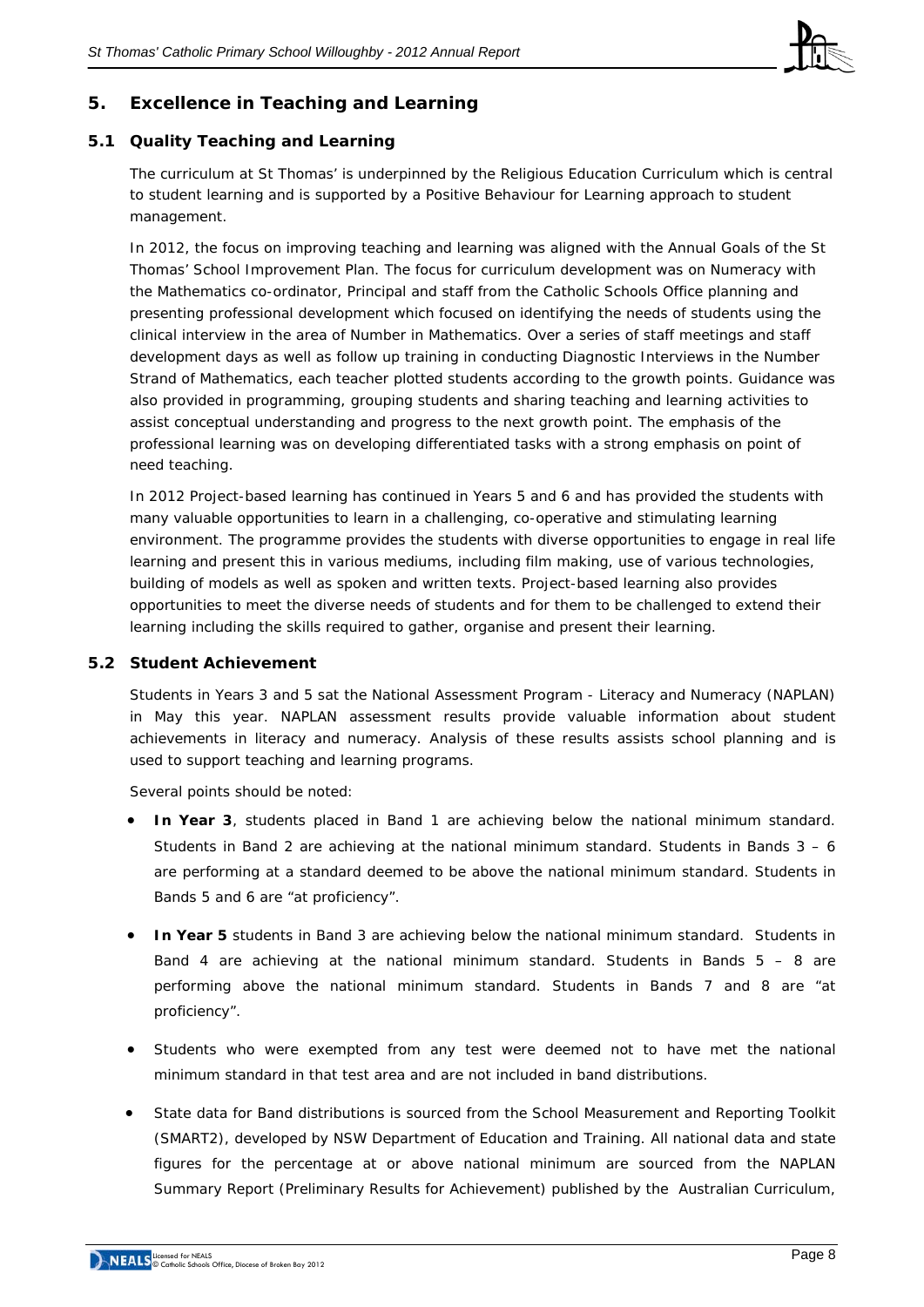

Assessment and Reporting Authority (ACARA). All school data is sourced from SMART2. Because figures are rounded and exempted students are not included in Band distributions, percentages may not add up to 100.

• In the 2012 cohort, there were 55 students in Year 3 and 23 students in Year 5.

Detail on school performance is provided in the following tables. Band distributions and percentages of students achieving at or above the national minimum standard are shown separately for Years 3 and 5. Additional information can also be accessed from the *MySchool* website [\(http://www.myschool.edu.au/\)](http://www.myschool.edu.au/).

|                 |          | <b>Band</b> | <b>Band</b><br>2 | <b>Band</b><br>3 | <b>Band</b><br>4 | <b>Band</b><br>5 | <b>Band</b><br>$6 (+)$ | % at or<br>above<br>national<br>minimum |
|-----------------|----------|-------------|------------------|------------------|------------------|------------------|------------------------|-----------------------------------------|
| Reading         | State    | 3.5         | 10.1             | 15.6             | 20.6             | 23.8             | 26.4                   | 94.8                                    |
|                 | National | 4.5         | 9.3              | 15.7             | 21.5             | 21.5             | 25.5                   | 93.5                                    |
|                 | School   | 0.0         | 0.0              | 11.1             | 13.0             | 29.6             | 46.3                   | 100                                     |
| Writing         | State    | 1.7         | 5.0              | 13.8             | 22.3             | 41.3             | 15.9                   | 96.3                                    |
|                 | National | 2.7         | 4.9              | 13.7             | 30.0             | 31.9             | 14.8                   | 95.3                                    |
|                 | School   | 0.0         | 0.0              | 5.5              | 9.1              | 49.1             | 36.4                   | 100                                     |
| <b>Spelling</b> | State    | 3.4         | 7.5              | 13.4             | 25.4             | 20.2             | 30.1                   | 95.5                                    |
|                 | National | 4.0         | 8.9              | 17.5             | 23.8             | 22.1             | 21.8                   | 94.0                                    |
|                 | School   | 0.0         | 0.0              | 9.1              | 23.6             | 25.5             | 41.8                   | 100                                     |
| Gr. & Punct.    | State    | 5.1         | 7.4              | 12.7             | 19.0             | 22.0             | 33.7                   | 94.6                                    |
|                 | National | 5.0         | 8.0              | 14.4             | 21.1             | 22.1             | 27.5                   | 93.0                                    |
|                 | School   | 0.0         | 1.8              | 1.8              | 14.5             | 20.0             | 61.8                   | 100                                     |
| <b>Numeracy</b> | State    | 3.8         | 9.3              | 20.2             | 27.8             | 21.2             | 17.7                   | 95.0                                    |
|                 | National | 4.2         | 11.4             | 21.7             | 27.4             | 20.9             | 12.5                   | 93.9                                    |
|                 | School   | 0.0         | 1.8              | 5.5              | 40.0             | 21.8             | 30.9                   | 100                                     |

# **Band Distributions (%) – Year 3**

100% of students in Year 3 from St Thomas' achieved above the state and national minimums in all areas of NAPLAN. These results are indicative of the students high levels of skills in these areas as well as the school's focus on ongoing assessment and ensuring that teaching and learning is planned to meet the specific needs of the students.

Consistent with past years the performance of Year 3 children at St Thomas' in Bands 5 and 6 was significantly higher than both the state and national results in all areas. There was a significant proportion of students attaining Band 5 and 6 in all areas and students performance continues to be strong in comparison to state and national averages and these consistent results are to be celebrated. It should be noted that in Grammar and Punctuation a larger than expected number of students (61.8%) achieved Band 6. It is our aim to identify the needs of students in Bands 3 and 4 and continue to increase students' representation in Bands 5 and 6 in 2013.

A major professional development focus during 2012 was in the area of Numeracy. The Numeracy results validated an improvement in student achievement with 92.7% of the Year 3 cohort achieving Bands 4, 5 and 6, with the percentage of students achieving well above the national and state minimums. The focus on Numeracy continues in 2013 and the representation in the higher bands should continue to rise.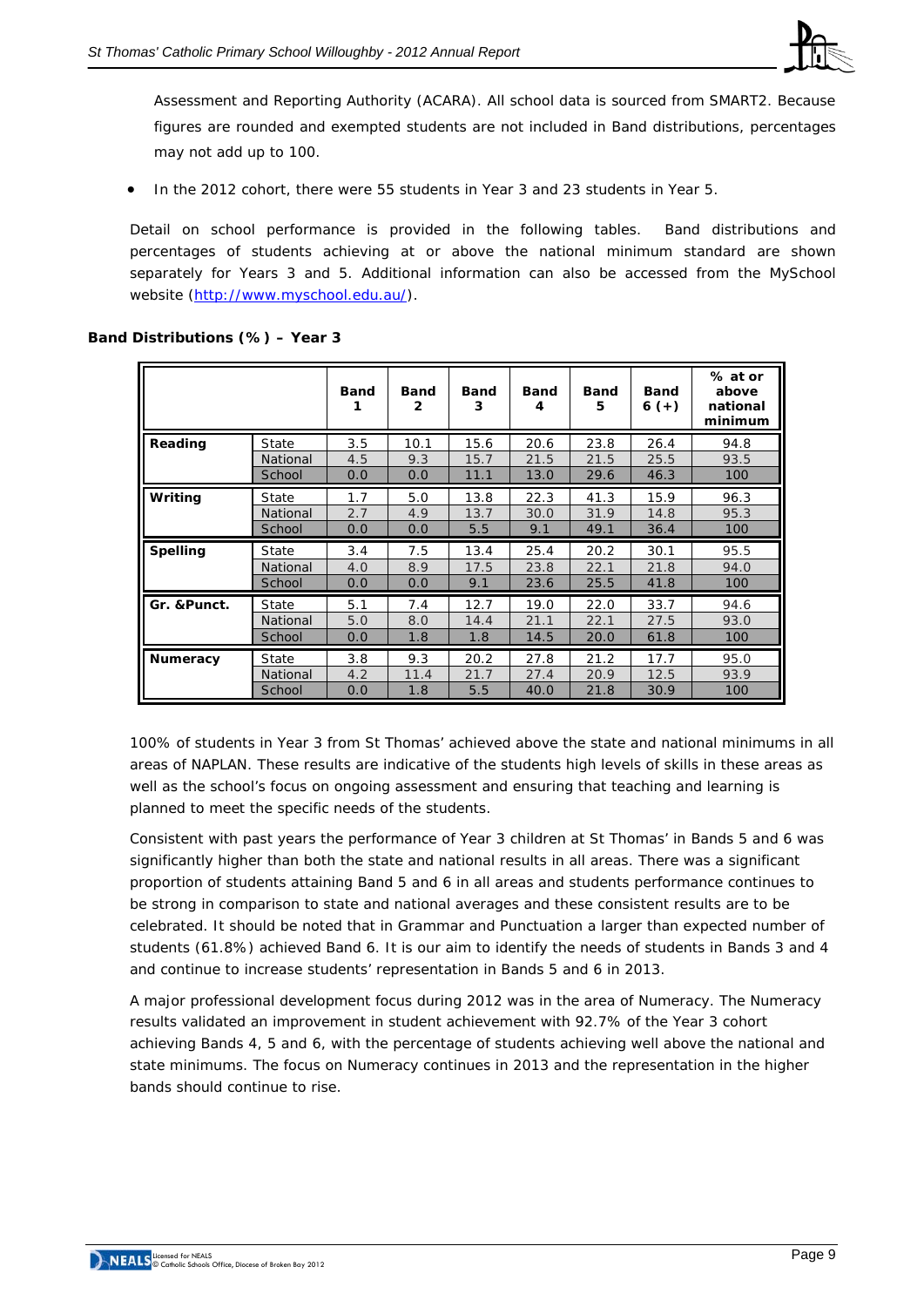#### **Band Distributions (%) – Year 5**

|                 |          | <b>Band</b><br>$3(-)$ | Band<br>4 | <b>Band</b><br>5 | <b>Band</b><br>6 | <b>Band</b><br>7 | <b>Band</b><br>$8 (+)$ | % at or<br>above<br>national<br>minimum |
|-----------------|----------|-----------------------|-----------|------------------|------------------|------------------|------------------------|-----------------------------------------|
| Reading         | State    | 7.7                   | 10.0      | 22.8             | 24.5             | 21.5             | 13.6                   | 93.1                                    |
|                 | National | 6.2                   | 11.6      | 22.1             | 26.5             | 19.5             | 11.9                   | 91.8                                    |
|                 | School   | 4.3                   | 0.0       | 21.7             | 26.1             | 39.1             | 8.7                    | 96                                      |
| Writing         | State    | 5.5                   | 8.4       | 34.1             | 28.8             | 14.5             | 8.7                    | 93.8                                    |
|                 | National | 5.8                   | 12.6      | 30.1             | 30.1             | 14.1             | 5.3                    | 92.2                                    |
|                 | School   | 4.3                   | 4.3       | 26.1             | 34.8             | 17.4             | 13.0                   | 96                                      |
| <b>Spelling</b> | State    | 3.8                   | 11.3      | 17.9             | 26.1             | 24.5             | 16.5                   | 94.4                                    |
|                 | National | 5.4                   | 11.7      | 22.2             | 27.1             | 20.3             | 11.3                   | 92.6                                    |
|                 | School   | 0.0                   | 8.7       | 21.7             | 17.4             | 30.4             | 21.7                   | 100                                     |
| Gr. & Punct.    | State    | 7.8                   | 12.8      | 20.8             | 23.5             | 14.5             | 20.7                   | 92.3                                    |
|                 | National | 7.6                   | 12.5      | 22.0             | 25.0             | 17.9             | 13.0                   | 90.4                                    |
|                 | School   | 4.3                   | 0.0       | 17.4             | 21.7             | 8.7              | 47.8                   | 96                                      |
| Numeracy        | State    | 5.2                   | 11.8      | 23.9             | 28.0             | 15.4             | 15.8                   | 94.7                                    |
|                 | National | 4.6                   | 13.5      | 25.7             | 27.5             | 17.1             | 9.6                    | 93.4                                    |
|                 | School   | 0.0                   | 0.0       | 13.0             | 34.8             | 26.1             | 26.1                   | 100                                     |

100% of students in Year 5 from St Thomas' achieved above the state and national minimums in the areas of Spelling and Numeracy. In the areas of Reading, Writing and Grammar and Punctuation 96% were above state and national minimums. These results are indicative of the high levels of student skills in these areas as well as the school's focus on ongoing assessment and ensuring that teaching and learning is planned to meet the specific needs of the students.

There was a marked increase in the proportion of students attaining Bands 7 and 8 in Numeracy. This trend will hopefully continue due to the significant ongoing emphasis on professional development in the area of Numeracy.

Although there is a very small representation of students in Bands 3 or 4 (in aspects of Literacy), this representation is well below the state and national minimums. These students will continue to be monitored and supported in their learning.

Whilst these results are pleasing and place the school in a strong position when compared to like schools, as a school community we are committed to the ongoing analysis of NAPLAN results to acknowledge and celebrate strategies that are successful, as well as inform areas of need.

### **5.3 Extra Curricula Activities**

Teaching and learning at St Thomas' is supported by a number of outside the classroom events. These include debating, public speaking, sporting events, and a variety of school based lunchtime clubs.

### **5.4 Professional Learning**

Teachers at St Thomas' are committed to preparing students for the 21st century. With this focus whole school professional development has covered assessment of number skills in Numeracy, planning learning for differentiated needs in Numeracy and teaching for improved inferential comprehension.

Implementing Information Technology across the Key Learning Areas has been a professional learning and mentoring focus this year.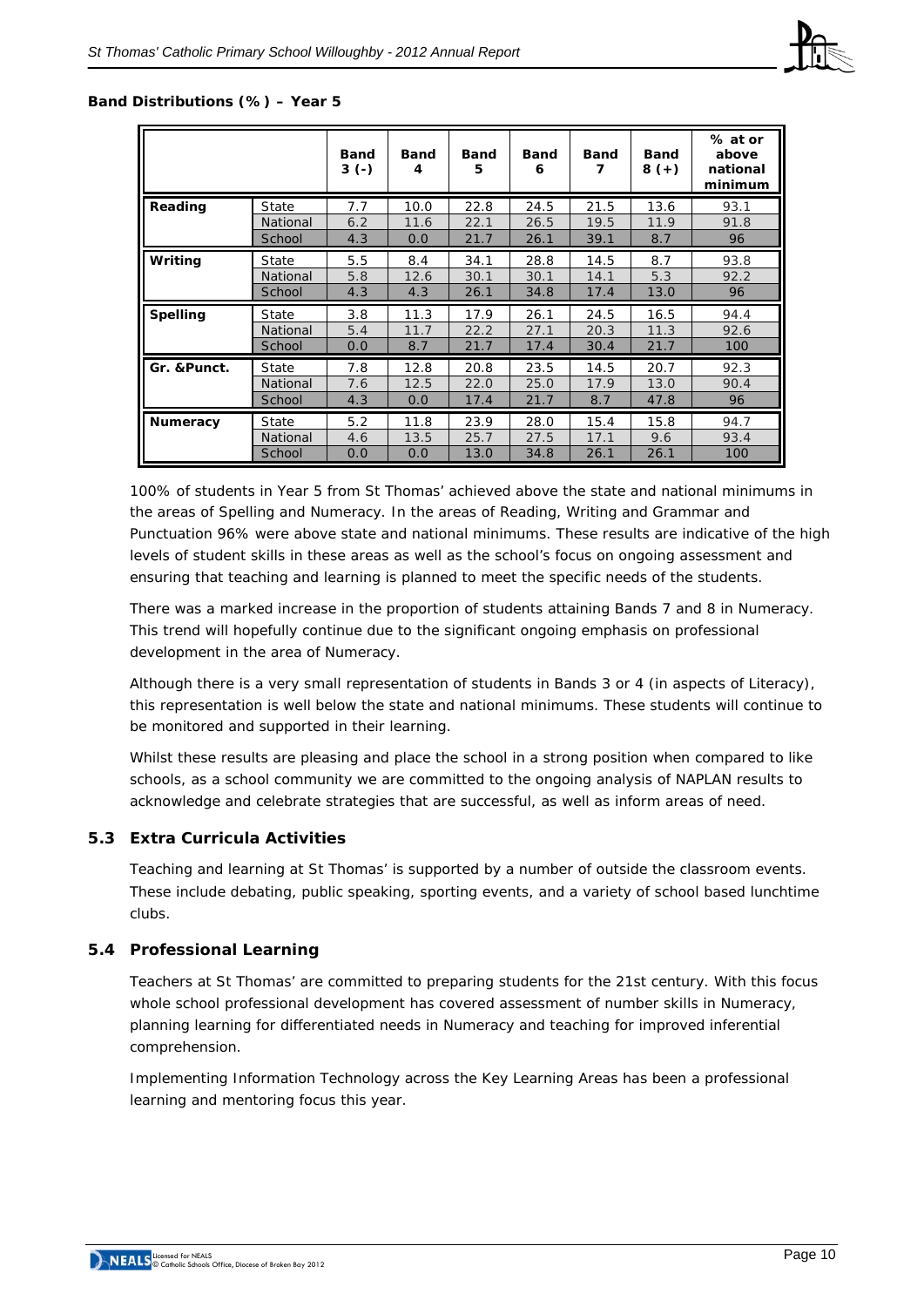

# **6. Strategic Initiatives**

## **6.1 2012 Priorities and Achievements**

The school priorities for 2012 were to:

- unpack the Charism of our founding Order on which to build student leadership;
- improve the performance of students  $K 6$  in the Number strand; and
- develop a whole school approach to student well-being in line with the CSO Pastoral Policy.

During 2012 our leadership team established a productive relationship with the Sisters of St Joseph based at North Sydney which has facilitated the planning of a comprehensive professional learning agenda for us for 2013. The Stage 3 teachers have also developed a project for the students to work on which will resource all of the classes K-6 in Term 3 when they commence learning about what it means to be a Josephite school.

Throughout 2012 staff engaged in professional learning and commenced differentiating the student work in the Number strand. In 2013 this work will be consolidated by our involvement in the Extending Mathematical Understanding project through the Catholic Schools Office.

Working with Catholic Schools Office staff during 2012 has ensured that St Thomas' is in a very good position to commence work in the Well-being area with a combined 'KidsMatter' staff development day on Day One of 2013. Work is also underway to facilitate well-being input from leaders in the field with the broader parish community through shared evening functions.

## **6.2 2013 Priorities and Challenges**

The school Priorities for 2013 are to:

- improve the students understanding of the Charism of our founding Order to build student leadership;
- improve student wellbeing through embedding, as cultural practice, class meeting to discuss matters and act upon issues of student well-being through the lens of 'KidsMatter';
- administer the MAI and analyse class data in order to improve the performance of all children as measured on the MAI; and
- Improve Spelling results in NAPLAN by an average of 10 points, as well as improve results in Reading Comprehension in NAPLAN by an average of 10 points.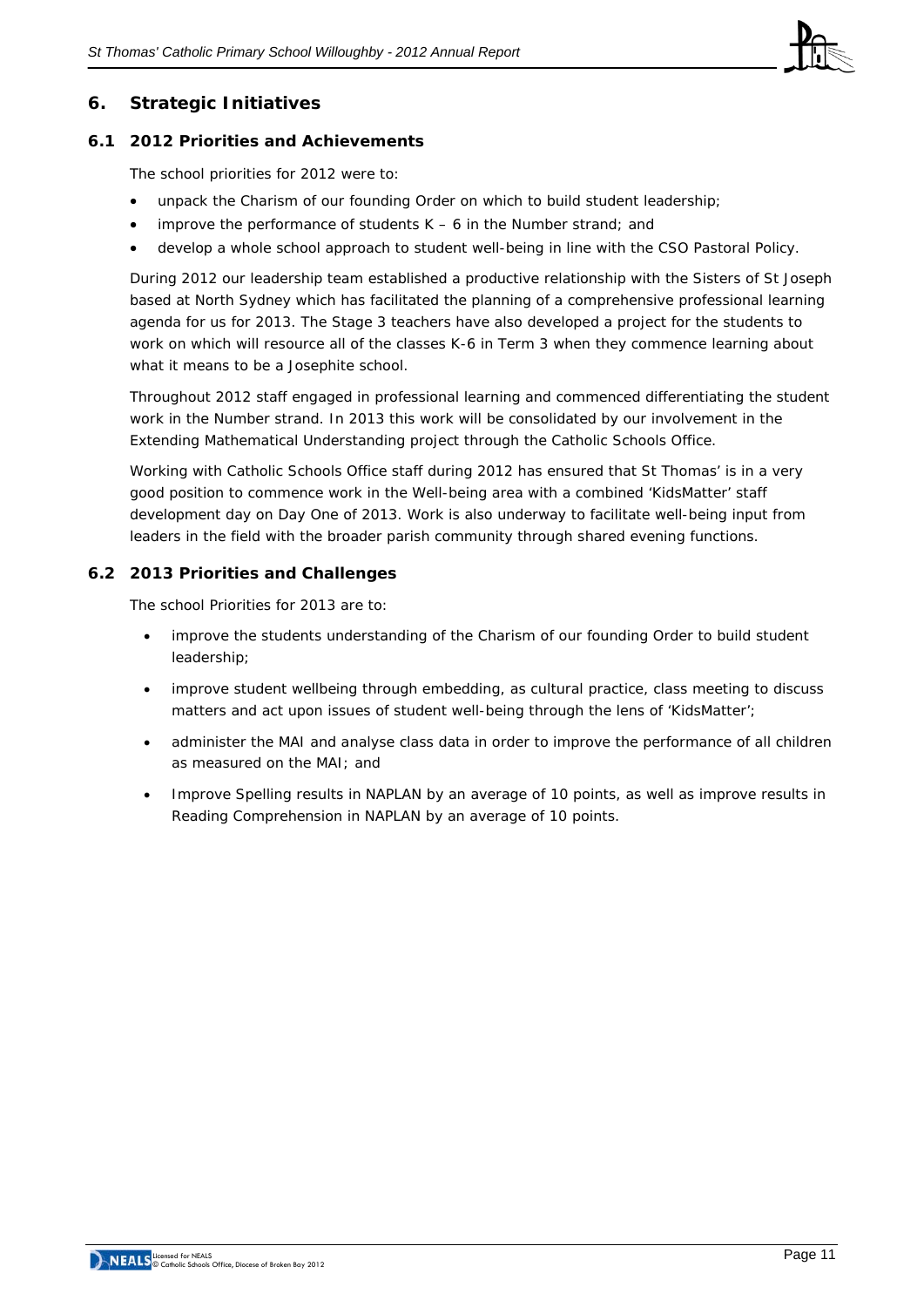

# **7. Parent Participation**

## **7.1 Introduction**

Parents are the first educators of children and this special role is acknowledged by the school as we build on the work of parents. There is a long tradition of parent involvement in the school community at St Thomas' and this is supported by frequent communication between staff and parents, both formally and informally.

Throughout 2012 parents gave generously of their time to support school initiatives, run functions and to assist teachers.

The P&F worked tirelessly to support the Principal and the staff, organising a number of functions to encourage community building, including the annual Art and Craft Show which is the major fundraising event for the school.

Parent Literacy helpers were trained through participation in a three week input course in Term 2.

### **7.2 Parent Satisfaction**

The school received a number of congratulatory comments via email on the NAPLAN results. Parents expressed satisfaction with the way the school was progressing with an emphasis on the development of the site and the educational focus which has been pursued by the school staff.

The change in curriculum delivery in Stage 3 and the high use of technology for all students has continued to result in significant positive feedback from parents and students alike. This has had a significant impact on the planned retention of boys at St Thomas' for Years 5 and 6.

The enrolment at St Thomas' has continued to grow which is a vote of confidence in the work being done by the staff and parents.